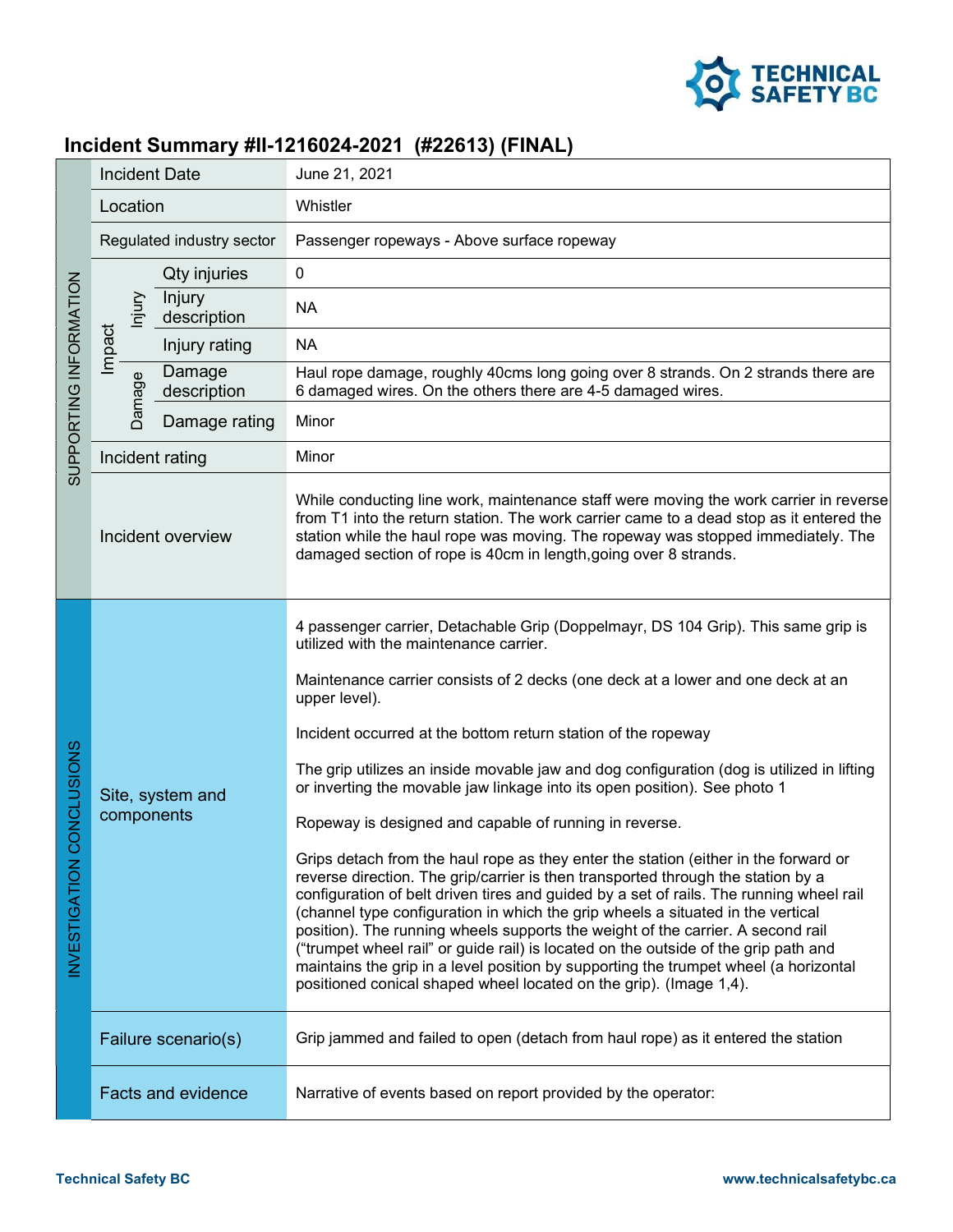

|                                           | -Ropeway maintenance personnel conducting lift line maintenance work ran the<br>ropeway maintenance carrier out of the bottom station in the forward direction to<br>retrieve some new spare sheaves that were being transported on a carrier situated 2<br>carrier lengths behind the maintenance carrier.                                                                                                                                                                                                                      |
|-------------------------------------------|----------------------------------------------------------------------------------------------------------------------------------------------------------------------------------------------------------------------------------------------------------------------------------------------------------------------------------------------------------------------------------------------------------------------------------------------------------------------------------------------------------------------------------|
|                                           | After retrieving the sheaves from carrier, the ropeway was reversed to bring<br>$\bullet$<br>the maintenance carrier back into the station. In the report provided by the<br>operator it is indicated, that as the maintenance carrier was reversed and it<br>passed under the tower 1 sheave assembly (tower 1 is a hold down tower)<br>the work carrier could have developed a swing as it entered the station.<br>Upon entry to the station the maintenance carrier came to a sudden stop<br>with the haul rope still moving. |
|                                           | Reports provided by operator indicates that the ropeway was running at 0.5<br>٠<br>m/s - 1 m/s when the grip jammed                                                                                                                                                                                                                                                                                                                                                                                                              |
|                                           | Based on the observed damage to haul rope it is estimated that the haul<br>$\bullet$<br>rope moved approximately .4 m through the closed jammed grip. The<br>operator reports the damage to the haul rope to consist of compression<br>damage to several wires of multiple strands.                                                                                                                                                                                                                                              |
|                                           | At the far outgoing end of the running wheel rail a deformity (pre-existing condition)<br>was noted to the inside steel upright of the channel (Image 1,2,3).                                                                                                                                                                                                                                                                                                                                                                    |
|                                           | A witness mark was noted to the dog of the grip movable jaw. Report from the<br>contractor indicates that this was consistent with a scenario where the movable jaw<br>dog made contact with the deformed section of the running wheel rail (Image 1).                                                                                                                                                                                                                                                                           |
|                                           | In a report provided by the operator, it was indicated that the grip trumpet wheel was<br>in a less than ideal state. Photo of the trumpet provide evidence that it was<br>significantly worn (multiple cracks with flattened and partially separated sections)<br>(Image 4).                                                                                                                                                                                                                                                    |
| <b>Causes and</b><br>contributing factors | The combination of the worn grip trumpet wheel and the deformity noted to the<br>running wheel rail likely could have resulted in the condition where the movable grip<br>jaw dog of the swinging maintenance carrier made contact with the deformed section<br>of running wheel rail. This contact, while the haul rope was running in reverse would<br>likely have caused the sudden stop of the moving maintenance carrier grip.                                                                                              |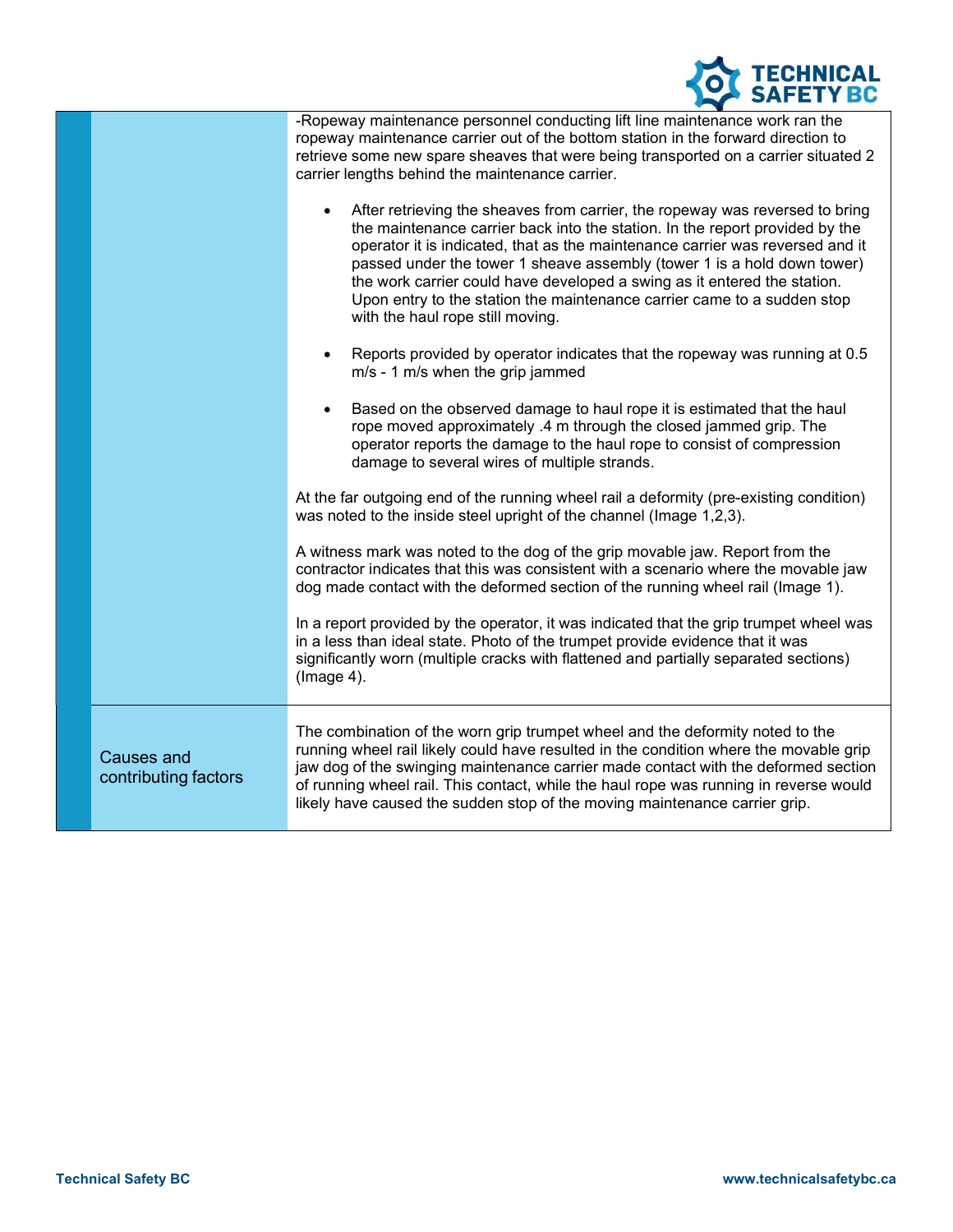



Image 1 - Deformity to Running Wheel Track Front View with Grip in View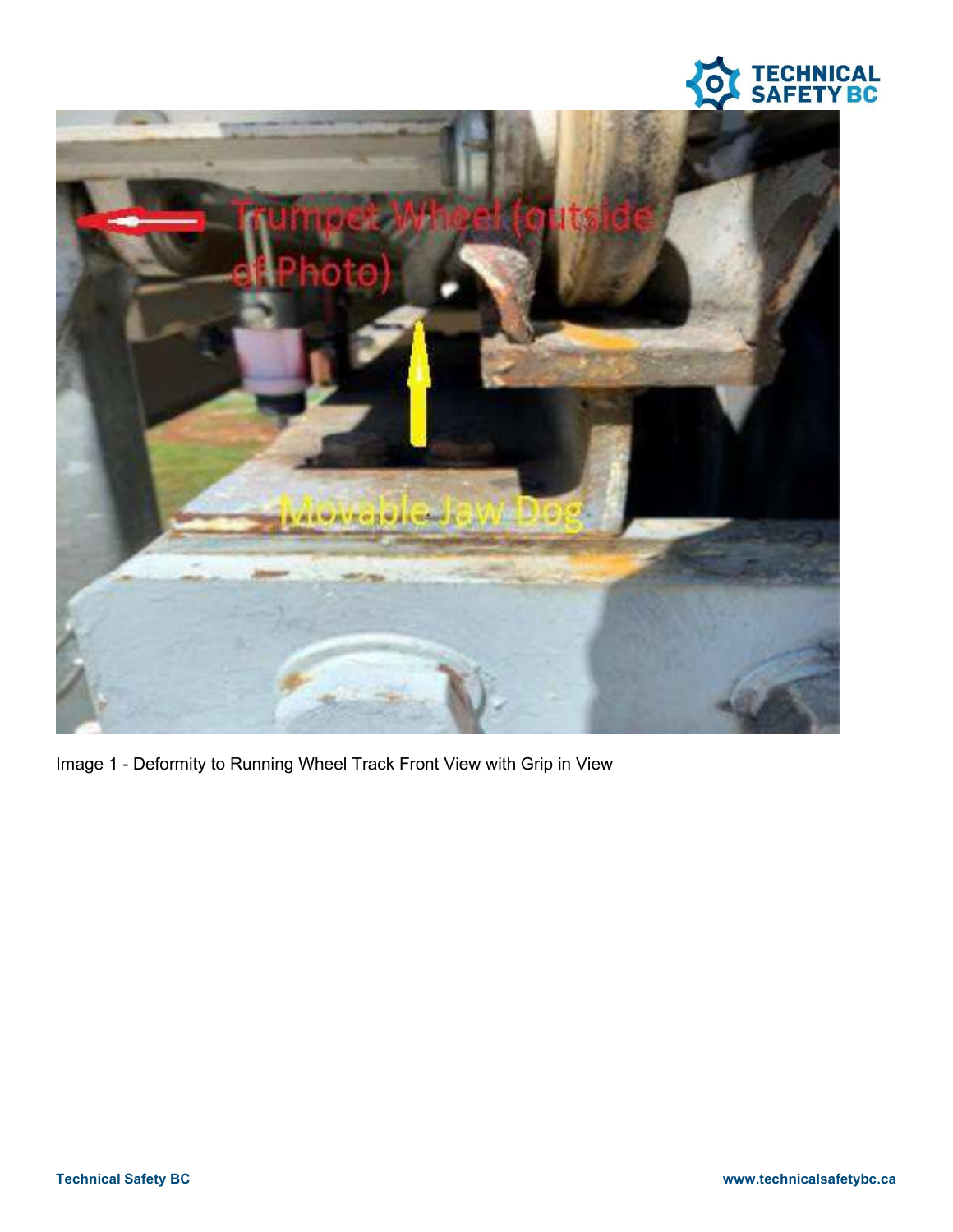



Image 2 - Deformity to Running Wheel Track Side View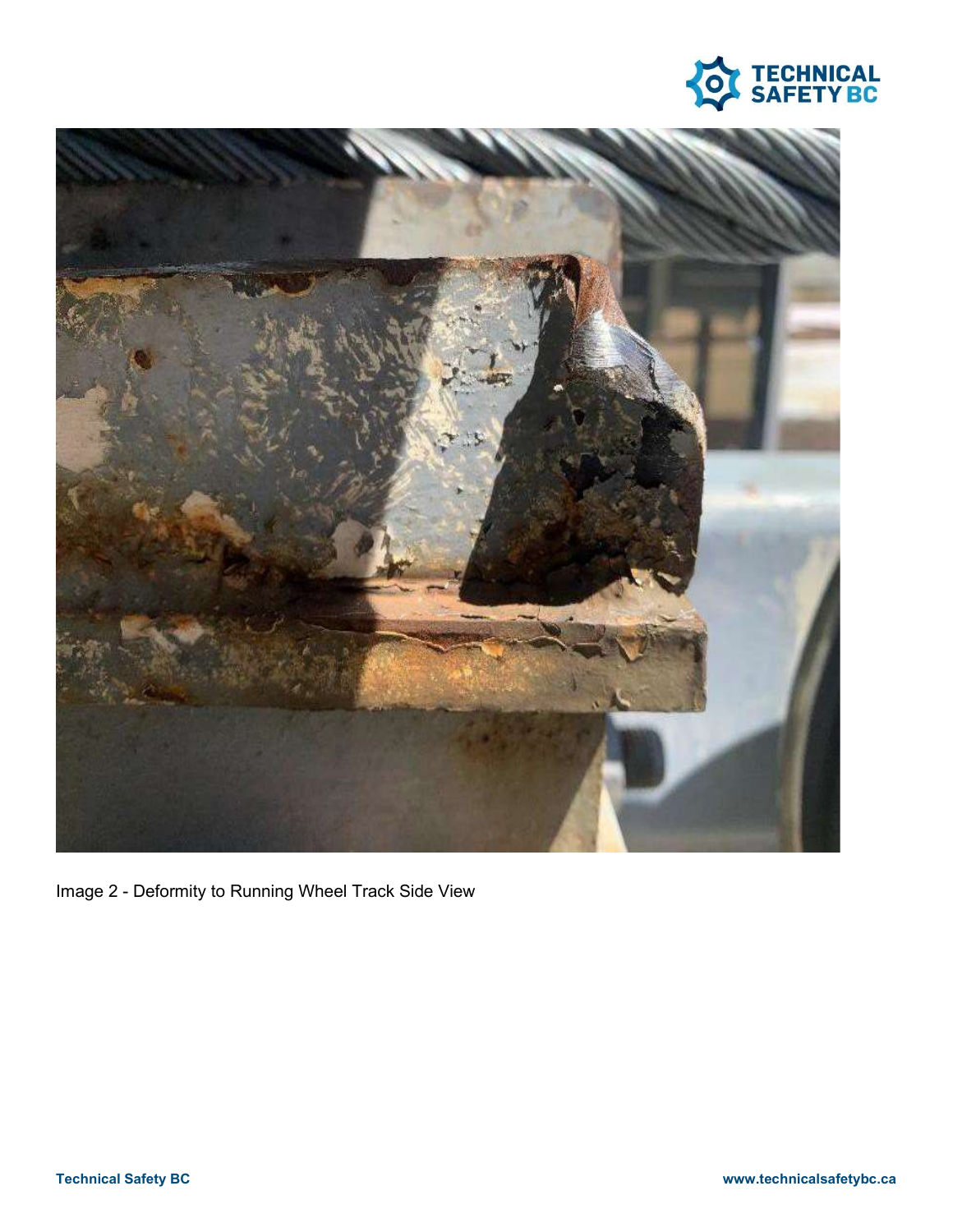



Image 3 - Deformity to Running Wheel Track Top View